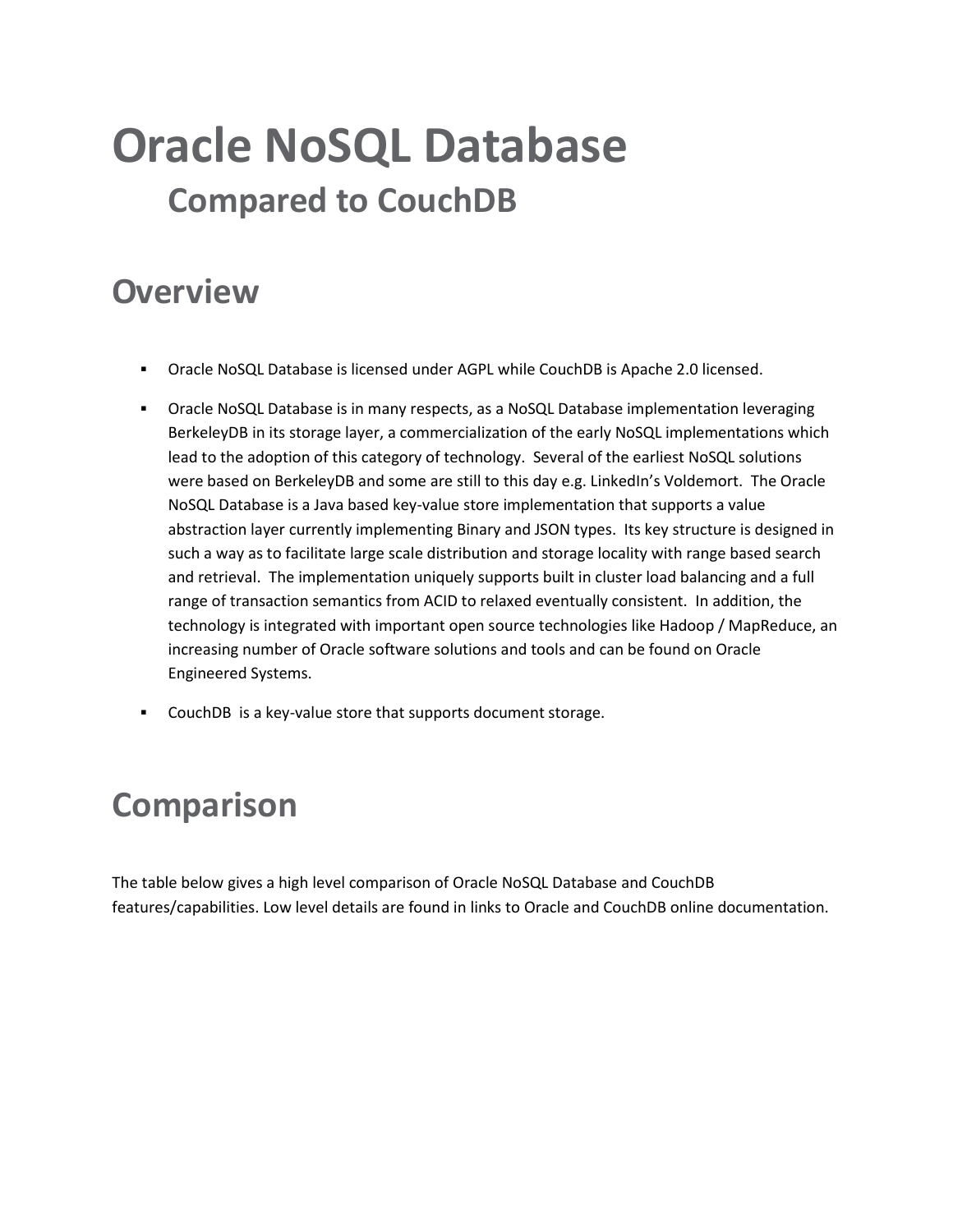| Feature/Capability   | <b>Oracle NoSQL Database</b>                                                                                                                                                                                                                                                                                                                                                                                                                                                                                                                                                                                                                                                                                            | <b>CouchDB</b>                                                                                                                                                                  |
|----------------------|-------------------------------------------------------------------------------------------------------------------------------------------------------------------------------------------------------------------------------------------------------------------------------------------------------------------------------------------------------------------------------------------------------------------------------------------------------------------------------------------------------------------------------------------------------------------------------------------------------------------------------------------------------------------------------------------------------------------------|---------------------------------------------------------------------------------------------------------------------------------------------------------------------------------|
| Data Model           | Oracle NoSQL Database has a<br>flexible key-value data model<br>leveraging a value abstraction<br>layer. The value abstractions<br>supported at this time are<br>Binary and JSON(Avro). A<br>table-structure value<br>abstraction is coming soon<br><b>Record Design</b><br><b>Considerations</b><br><b>Avro Schemas</b>                                                                                                                                                                                                                                                                                                                                                                                                | CouchDB's data format is JSON stored<br>as documents (self-contained records<br>with no intrinsic relationships),<br>grouped into "database" namespaces.<br><b>Document API</b> |
| <b>Storage Model</b> | Oracle NoSQL Database<br>storage model is a write ahead<br>logging implementation<br>proven in millions of<br>BerkeleyDB deployments. It's<br>an append only<br>implementation that enables<br>efficient write throughput<br>with background compaction<br>for space reclamation. Write<br>operation durability can be<br>controlled by the user to allow<br>multi-memory write<br>operations without fsync or<br>with fully durable disk sync.<br>Data is partitioned into a fix<br>space that has logical overlays.<br>So, data in partitions can<br>move between logical shard<br>representations, but must be<br>moved at the granularity of<br>these partitions.<br><b>BDB Storage - NoSQL</b><br>before NoSQL was | CouchDB stores data to disk by<br>"append-only" files. As the files<br>continue to grow, they require<br>occasional compaction.<br><b>Indexes and File</b>                      |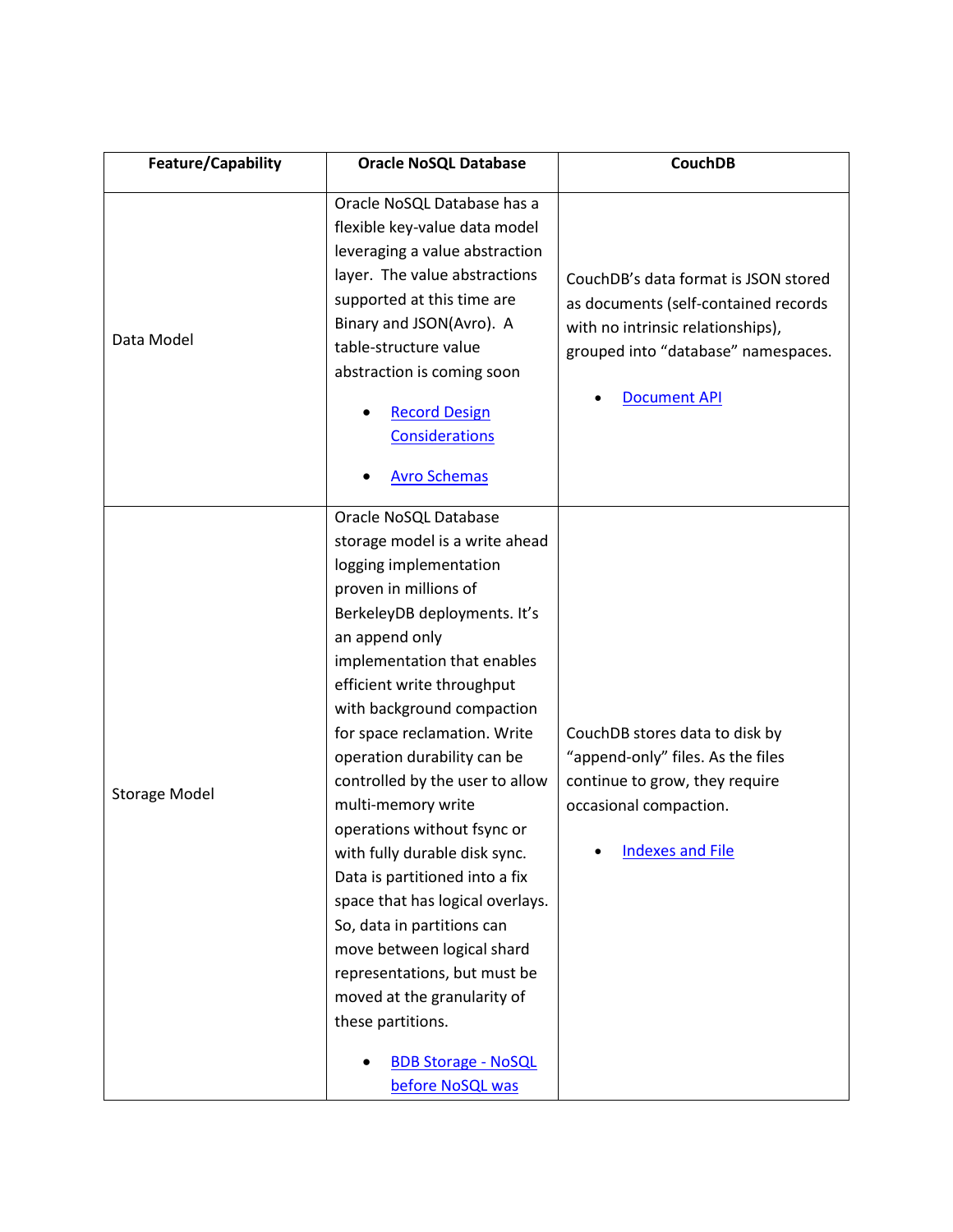|                                    | cool                                                                                                                                                                                                                                                                                                                                                                                                                                                                                                                                   |                                                                                                                                                                                                                                                                                                                                                                                                                                                                                                               |
|------------------------------------|----------------------------------------------------------------------------------------------------------------------------------------------------------------------------------------------------------------------------------------------------------------------------------------------------------------------------------------------------------------------------------------------------------------------------------------------------------------------------------------------------------------------------------------|---------------------------------------------------------------------------------------------------------------------------------------------------------------------------------------------------------------------------------------------------------------------------------------------------------------------------------------------------------------------------------------------------------------------------------------------------------------------------------------------------------------|
|                                    | The evolution of<br><b>BerkeleyDB</b>                                                                                                                                                                                                                                                                                                                                                                                                                                                                                                  |                                                                                                                                                                                                                                                                                                                                                                                                                                                                                                               |
| Data Access and APIs               | Oracle NoSQL Database has<br>client library API's for Java and<br>C. In the works are a<br>Command Line Interface and<br>Javascript API.<br><b>Client APIs</b>                                                                                                                                                                                                                                                                                                                                                                         | CouchDB provides an HTTP API for<br>both data access and administration.<br><b>Document API</b><br><b>View API</b><br><b>DB API</b><br>The CouchDB community supports<br>many client libraries.<br><b>Client-Libraries</b>                                                                                                                                                                                                                                                                                    |
| Query Types and Query-<br>ability  | Oracle NoSQL Database<br>provides key access methods<br>(put, get, delete) including<br>multi-key variations with large<br>result set streaming support.<br>The database can also be<br>accessed using SQL as an<br>external table from within a<br>relational database.<br>It is integrated with and can<br>participate in MapReduce<br>operations from a Hadoop<br>environment.<br><b>Searching in Oracle</b><br><b>NoSQL</b><br><b>External Table Support</b><br><b>NoSQL</b> and<br><b>MapReduce</b><br><b>Using Range Queries</b> | CouchDB is generally queried by direct<br>ID lookups, or by creating MapReduce<br>"views" that CouchDB runs to create a<br>queryable index for querying by or<br>computing other attributes. In<br>addition, the ChangesAPI shows<br>documents in the order they were last<br>modified. Finally, there exist some<br>community plugins to expand<br>CouchDB's queryability, such as the<br>CouchDB-Lucene full-text search<br>plugin.<br><b>Views</b><br><b>Changes Notifications</b><br><b>Lucene Plugin</b> |
| Data Versioning and<br>Consistency | Oracle NoSQL Database<br>provides control at the                                                                                                                                                                                                                                                                                                                                                                                                                                                                                       | CouchDB replicates newer document                                                                                                                                                                                                                                                                                                                                                                                                                                                                             |
|                                    |                                                                                                                                                                                                                                                                                                                                                                                                                                                                                                                                        | versions between nodes, making it an                                                                                                                                                                                                                                                                                                                                                                                                                                                                          |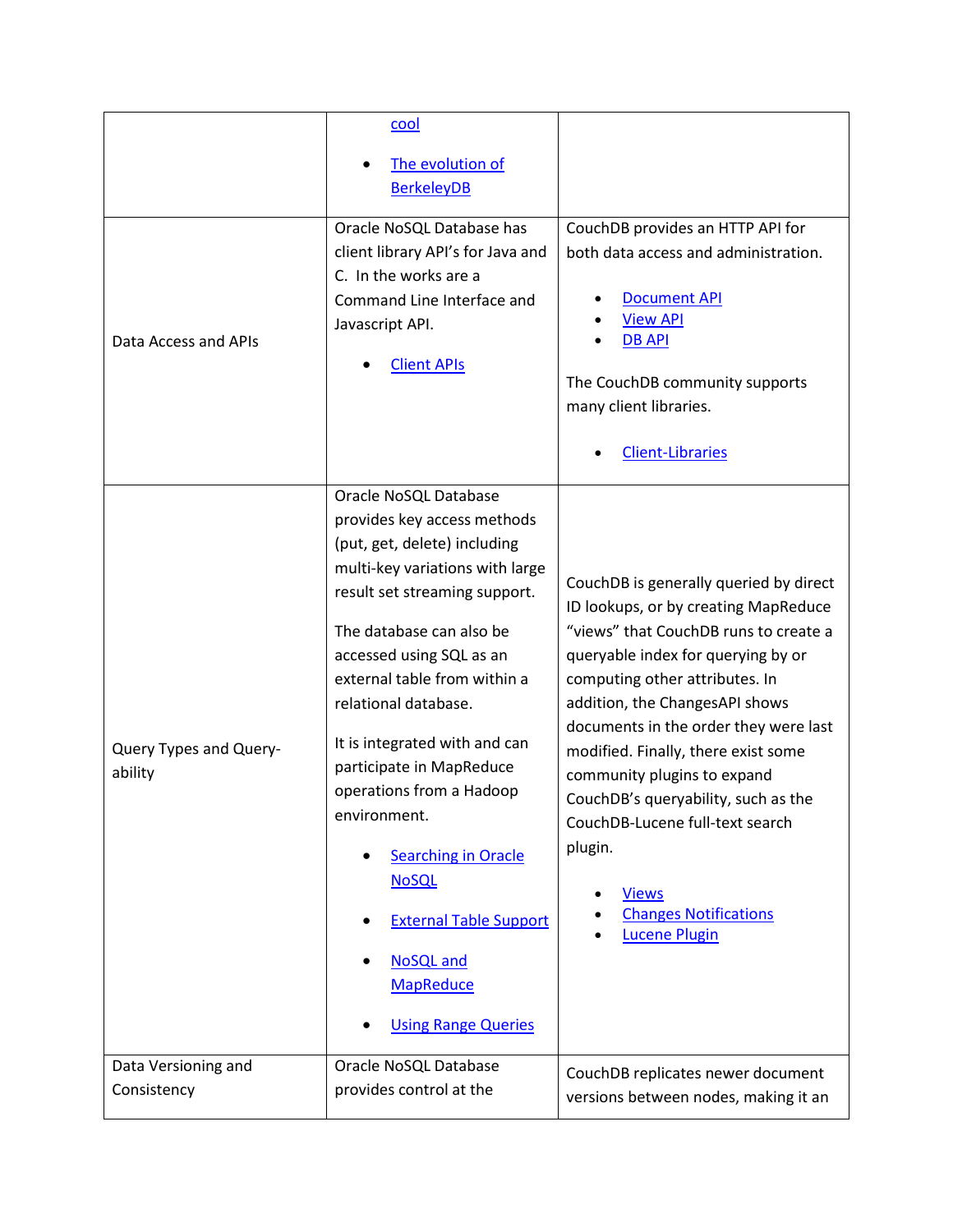|             | operation level for consistency     | eventually consistent system. CouchDB                            |
|-------------|-------------------------------------|------------------------------------------------------------------|
|             | and durability. Each operation      | uses Multi-Version Concurrency                                   |
|             | can be fully ACID, flushing and     | Control (MVCC) to avoid locking the                              |
|             | syncing all data to disk before     | database file during writes. Conflicts                           |
|             | taking quorum on the                | are left to the application to resolve at                        |
|             | operation to allowing a fire        | write time. Older document versions                              |
|             | and forget into local or remote     | (called revisions) may be lost when the                          |
|             | memory. Read consistency is         | append-only database file is                                     |
|             | obtained thru quorum control        | compacted.                                                       |
|             | spanning the range of               |                                                                  |
|             | requiring all holders of a copy     | <b>Eventual Consistency</b>                                      |
|             | of data to agree to just getting    |                                                                  |
|             | the result from a first             |                                                                  |
|             | responder. This provides the        |                                                                  |
|             | ultimate control for the            |                                                                  |
|             | developer of both                   |                                                                  |
|             | transactional and eventually        |                                                                  |
|             | consistent applications.            |                                                                  |
|             | <b>Flexible Consistency options</b> |                                                                  |
|             |                                     |                                                                  |
|             | Oracle NoSQL Database               |                                                                  |
|             | concurrency is controlled thru      |                                                                  |
|             | replication groups with an          |                                                                  |
|             | elected master. Reads can be        | Because of CouchDB's append-only                                 |
|             | serviced from any node in a         | value mutation, individual instances                             |
|             | replication group and writes        | will not lock. When distributed,<br>CouchDB won't allow updating |
| Concurrency | are performed at the currently      | similarly keyed document without a                               |
|             | elected master, then                | preceding version number, and                                    |
|             | replication chained to the          | conflicts must be manually resolved                              |
|             | replicas in the group. Read         | before concluding a write.                                       |
|             | consistency is tied to              |                                                                  |
|             | concurrency, controlled by          | <b>No Locking</b>                                                |
|             | quorum, version, timestamp,         | <b>Conflict Management</b>                                       |
|             | all.                                |                                                                  |
|             | <b>Durability Guarantees</b>        |                                                                  |
|             | Oracle NoSQL Database               | CouchDB incrementally replicates                                 |
| Replication | supports replication for both       | document changes between nodes. It                               |
|             | availability and scalability. It    | can be deployed with master/master                               |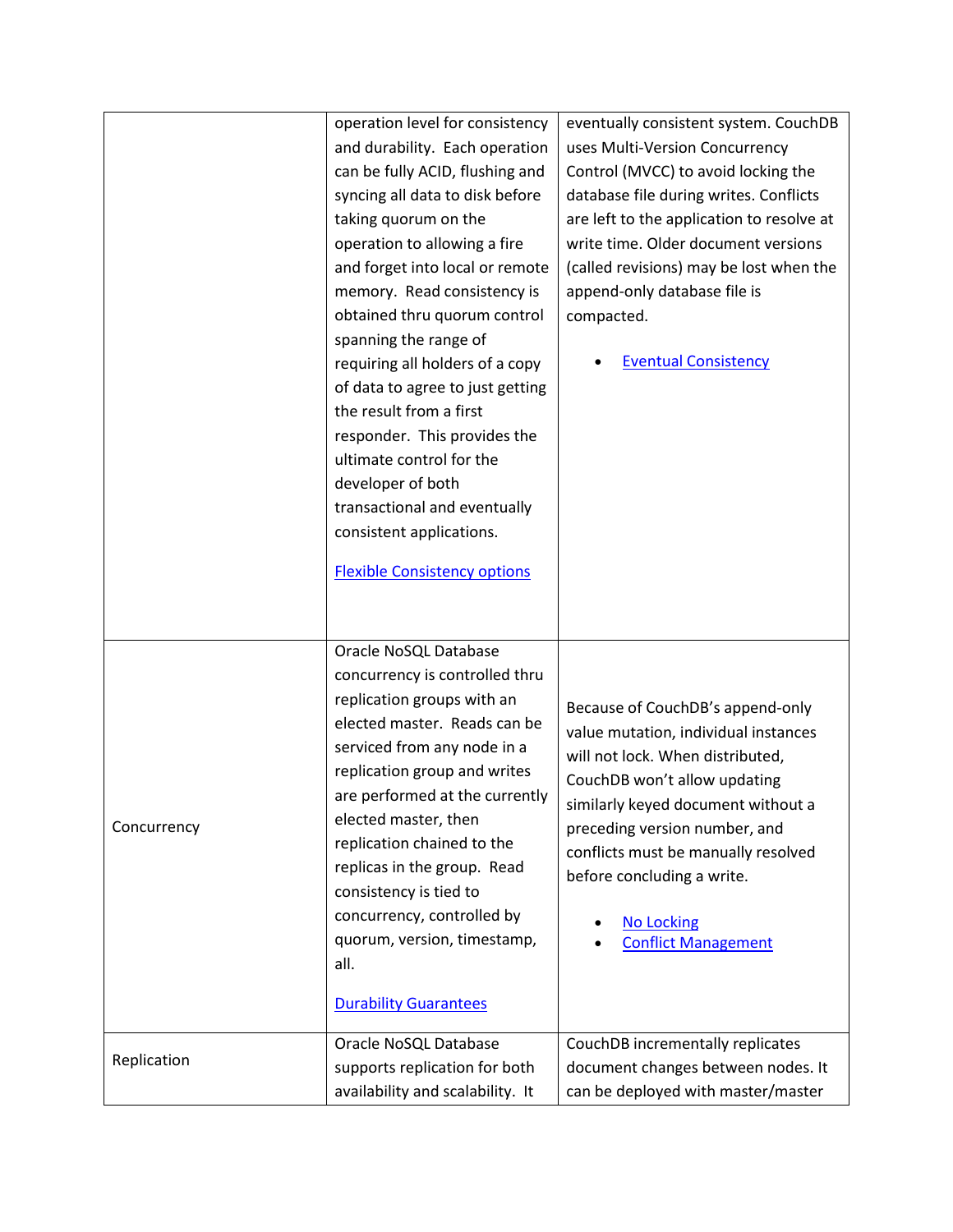| or master/slave replication. Replication<br>uses a consistent hashing<br>algorithm over a fixed, highly<br>can be finely controlled by way of<br>granular, partition definition.<br>replication filters.<br>Partitions are replicated in<br>Replication<br>groups according to latency<br>demands of the application,<br>configured by a replication<br>factor.<br>Replication<br>configuration<br>There is a topology aware<br>driver that is linked with the<br>client application. Writes use<br>the driver to hash inserts to<br>the currently elected master<br>and then a cascading<br>replication occurs to the<br>replicas belonging to the<br>replication group where that<br>master resides. How many |
|-----------------------------------------------------------------------------------------------------------------------------------------------------------------------------------------------------------------------------------------------------------------------------------------------------------------------------------------------------------------------------------------------------------------------------------------------------------------------------------------------------------------------------------------------------------------------------------------------------------------------------------------------------------------------------------------------------------------|
|                                                                                                                                                                                                                                                                                                                                                                                                                                                                                                                                                                                                                                                                                                                 |
|                                                                                                                                                                                                                                                                                                                                                                                                                                                                                                                                                                                                                                                                                                                 |
|                                                                                                                                                                                                                                                                                                                                                                                                                                                                                                                                                                                                                                                                                                                 |
|                                                                                                                                                                                                                                                                                                                                                                                                                                                                                                                                                                                                                                                                                                                 |
|                                                                                                                                                                                                                                                                                                                                                                                                                                                                                                                                                                                                                                                                                                                 |
|                                                                                                                                                                                                                                                                                                                                                                                                                                                                                                                                                                                                                                                                                                                 |
|                                                                                                                                                                                                                                                                                                                                                                                                                                                                                                                                                                                                                                                                                                                 |
|                                                                                                                                                                                                                                                                                                                                                                                                                                                                                                                                                                                                                                                                                                                 |
|                                                                                                                                                                                                                                                                                                                                                                                                                                                                                                                                                                                                                                                                                                                 |
|                                                                                                                                                                                                                                                                                                                                                                                                                                                                                                                                                                                                                                                                                                                 |
|                                                                                                                                                                                                                                                                                                                                                                                                                                                                                                                                                                                                                                                                                                                 |
|                                                                                                                                                                                                                                                                                                                                                                                                                                                                                                                                                                                                                                                                                                                 |
|                                                                                                                                                                                                                                                                                                                                                                                                                                                                                                                                                                                                                                                                                                                 |
|                                                                                                                                                                                                                                                                                                                                                                                                                                                                                                                                                                                                                                                                                                                 |
|                                                                                                                                                                                                                                                                                                                                                                                                                                                                                                                                                                                                                                                                                                                 |
|                                                                                                                                                                                                                                                                                                                                                                                                                                                                                                                                                                                                                                                                                                                 |
|                                                                                                                                                                                                                                                                                                                                                                                                                                                                                                                                                                                                                                                                                                                 |
|                                                                                                                                                                                                                                                                                                                                                                                                                                                                                                                                                                                                                                                                                                                 |
|                                                                                                                                                                                                                                                                                                                                                                                                                                                                                                                                                                                                                                                                                                                 |
|                                                                                                                                                                                                                                                                                                                                                                                                                                                                                                                                                                                                                                                                                                                 |
|                                                                                                                                                                                                                                                                                                                                                                                                                                                                                                                                                                                                                                                                                                                 |
|                                                                                                                                                                                                                                                                                                                                                                                                                                                                                                                                                                                                                                                                                                                 |
| data replications must occur                                                                                                                                                                                                                                                                                                                                                                                                                                                                                                                                                                                                                                                                                    |
| and whether or not those                                                                                                                                                                                                                                                                                                                                                                                                                                                                                                                                                                                                                                                                                        |
| replications are to memory                                                                                                                                                                                                                                                                                                                                                                                                                                                                                                                                                                                                                                                                                      |
| space or disk for the                                                                                                                                                                                                                                                                                                                                                                                                                                                                                                                                                                                                                                                                                           |
| respective replica can be                                                                                                                                                                                                                                                                                                                                                                                                                                                                                                                                                                                                                                                                                       |
|                                                                                                                                                                                                                                                                                                                                                                                                                                                                                                                                                                                                                                                                                                                 |
| configured on a per operation                                                                                                                                                                                                                                                                                                                                                                                                                                                                                                                                                                                                                                                                                   |
| basis.                                                                                                                                                                                                                                                                                                                                                                                                                                                                                                                                                                                                                                                                                                          |
| <b>Topologies</b>                                                                                                                                                                                                                                                                                                                                                                                                                                                                                                                                                                                                                                                                                               |
|                                                                                                                                                                                                                                                                                                                                                                                                                                                                                                                                                                                                                                                                                                                 |
|                                                                                                                                                                                                                                                                                                                                                                                                                                                                                                                                                                                                                                                                                                                 |
|                                                                                                                                                                                                                                                                                                                                                                                                                                                                                                                                                                                                                                                                                                                 |
| Oracle NoSQL Database scales<br>Out of the box, CouchDB is focused on                                                                                                                                                                                                                                                                                                                                                                                                                                                                                                                                                                                                                                           |
| out by redistribution of data<br>a master-master replication of values                                                                                                                                                                                                                                                                                                                                                                                                                                                                                                                                                                                                                                          |
| partitions to newly added<br>(using MVCC to help with conflict                                                                                                                                                                                                                                                                                                                                                                                                                                                                                                                                                                                                                                                  |
| hardware resources. When<br>resolution). There are external projects                                                                                                                                                                                                                                                                                                                                                                                                                                                                                                                                                                                                                                            |
| Scaling Out and In<br>new hardware is added to the<br>that help manage a CouchDB cluster,                                                                                                                                                                                                                                                                                                                                                                                                                                                                                                                                                                                                                       |
| system, an administrator, via a<br>such as BigCouch (also Apache 2.0                                                                                                                                                                                                                                                                                                                                                                                                                                                                                                                                                                                                                                            |
| browser based console or CLI,<br>licensed), that shards values across                                                                                                                                                                                                                                                                                                                                                                                                                                                                                                                                                                                                                                           |
| can issue a request to<br>multiple nodes.                                                                                                                                                                                                                                                                                                                                                                                                                                                                                                                                                                                                                                                                       |
| rebalance the cluster. The                                                                                                                                                                                                                                                                                                                                                                                                                                                                                                                                                                                                                                                                                      |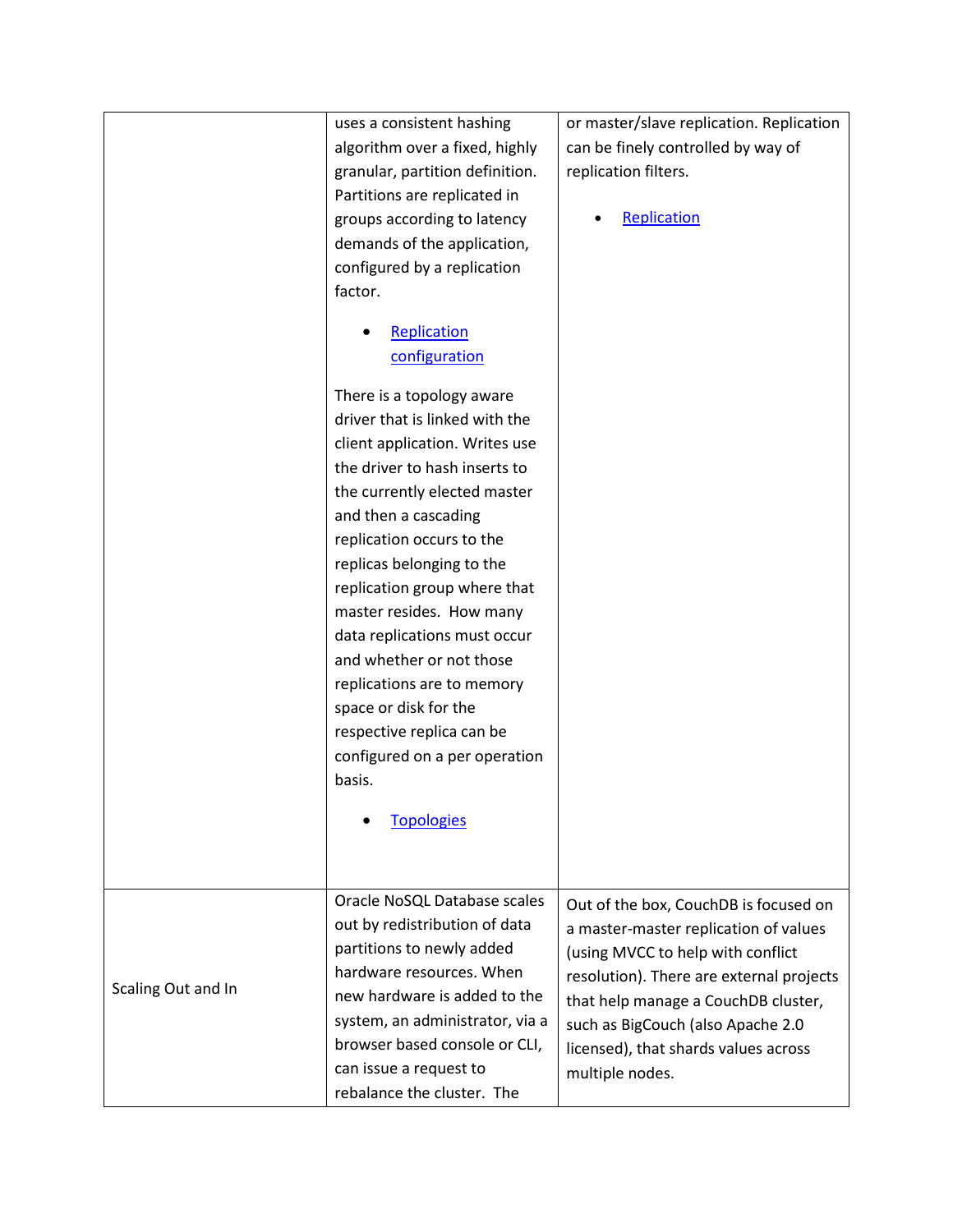|                                              | administrator has the option               | <b>BigCouch</b>                          |
|----------------------------------------------|--------------------------------------------|------------------------------------------|
|                                              | of just letting it go or                   | <b>Sharding (on Wikipedia)</b>           |
|                                              | throttling or running during               |                                          |
|                                              | certain windows of time,                   |                                          |
|                                              | pausing the process, etc.                  |                                          |
|                                              | <b>Managing Topology</b><br><b>Changes</b> |                                          |
|                                              | Oracle NoSQL Database                      |                                          |
|                                              | supports DataCenters thru a                |                                          |
|                                              | non-electable replication                  |                                          |
|                                              | group strategy. Read requests              |                                          |
|                                              | use nodes locally due to                   |                                          |
|                                              | latency awareness in the client            | CouchDB can be configured to run in      |
|                                              | driver. Write availability is              | multiple datacenters. Robust             |
|                                              | achieved in a local quorum                 | awareness will generally require a third |
| Multi-Datacenter Replication                 | though replicating to non-                 | part solution, or by developing          |
| and Awareness                                | electable nodes in other data              | replication filters.                     |
|                                              | centers. This allows failures in           |                                          |
|                                              | a given data center to have no             | <b>Filtered Replication</b>              |
|                                              | impact on read availability of             | <b>The Split Brain</b>                   |
|                                              | the cluster as a whole, just               |                                          |
|                                              | possibly some reduced                      |                                          |
|                                              | latency. Writes will always be             |                                          |
|                                              | performed at the currently                 |                                          |
|                                              | elected master.                            |                                          |
|                                              |                                            |                                          |
|                                              | Oracle NoSQL Database                      |                                          |
| <b>Graphical Monitoring/Admin</b><br>Console | provides proprietary, SNMP                 |                                          |
|                                              | and JMX based protocols for                |                                          |
|                                              | monitorability of the cluster.             |                                          |
|                                              | The proprietary protocols are              |                                          |
|                                              | support thru both browser                  | CouchDB ships with a graphical           |
|                                              | based and CLI interfaces.                  | interface called Futon.                  |
|                                              | SNMP and JMX facilitate                    |                                          |
|                                              | integration into monitoring                |                                          |
|                                              | systems like BMC and Ganglia.              |                                          |
|                                              | <b>Visual Admin Console</b>                |                                          |
|                                              | Standardized                               |                                          |